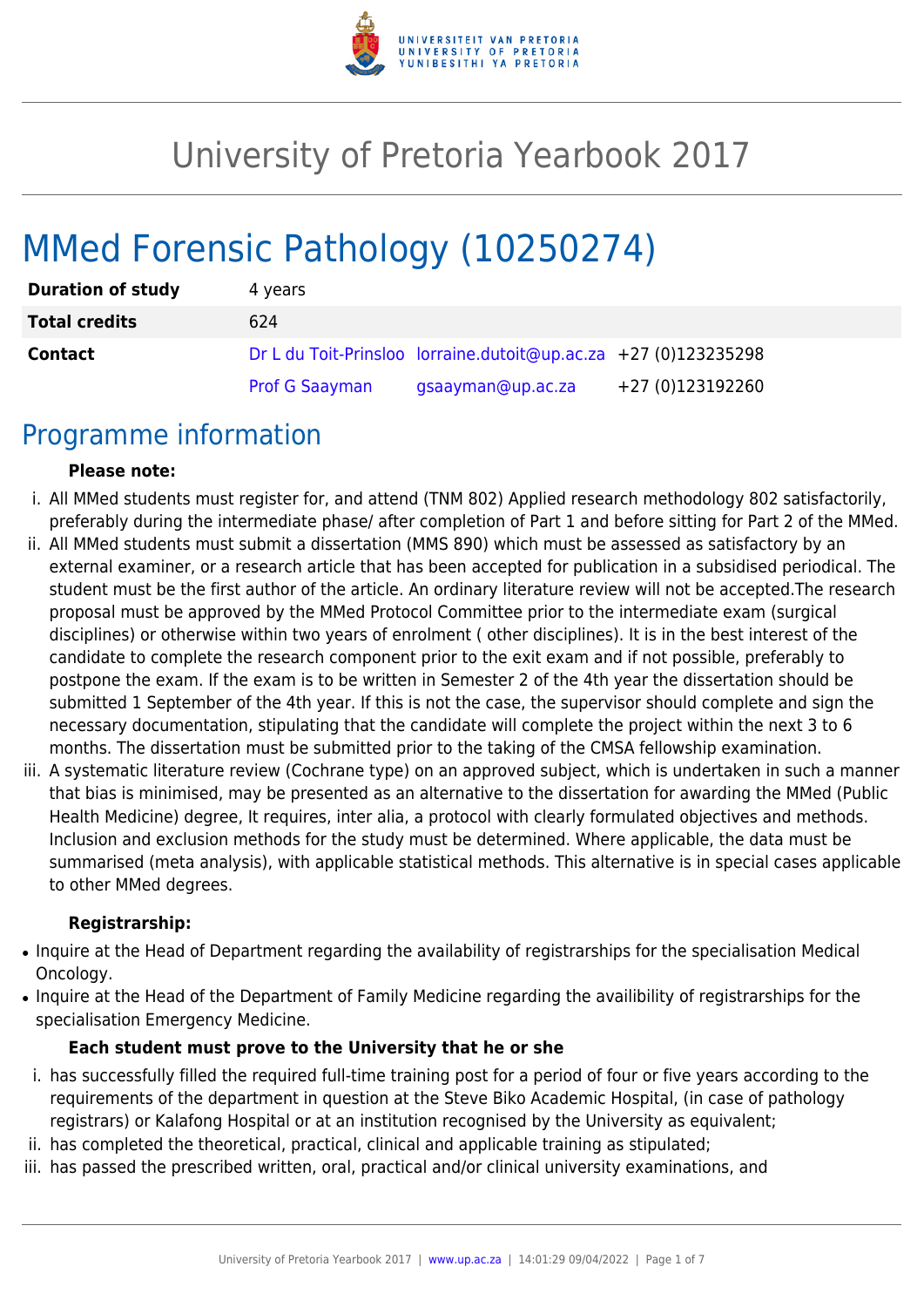

iv. has successfully completed the research component of the degree.

# Admission requirements

• A prospective student for the MMed degree programme must be in possession of the MBChB degree of this University or a qualification deemed by the University to be equivalent to the MBChB degree for at least two years. In addition such a student must be registered as a physician with the Health Professions Council of South Africa for at least one year.

International students must have qualifications verified by SAQA. Contact department before applying for government positions. Contact department before application.

# Other programme-specific information

**"Major subject"** refers to the recognised field of study in Medicine in which the student specialises. The study of the major subject extends over four or five years, as prescribed by the department in question.

# Examinations and pass requirements

- i. The sequence of the examinations in the prerequisite subjects will be determined by the head of the department under which the major subject falls.
- ii. The nature, duration and time of the examinations in the prerequisite subjects are determined in cooperation with the heads of the departments under which the prerequisite subjects fall – with the proviso that, except in cases where stipulated otherwise, the examinations in the prerequisite subjects may be held at any time prior to or concurrently with the major subject. The examinations in the major subjects are held as follows:
- iii. In the case of four-year programmes: not before the end of the third year.
- iv. In the case of five-year programmes: not before the end of the fourth year.
- v. A minimum final mark of 50% is required by all departments to pass in a subject and in the clinical section of the examination, a subminimum of 50%. General Regulations apply.
- vi. A student is not admitted to the examination in a prerequisite subject (second examinations excluded) more than twice, nor is he or she admitted to the examination in the major subject more than twice.

**Note**: Certificates of satisfactory preparation and progress are required in respect of the fourth year of four-year programmes in which an examination is held at the end of the third year.

#### **Second examinations**

Second examinations for MMed students will only be held after at least six months have elapsed since the conclusion of the examination in which the student had failed.

#### **Rules governing the writing of the examinations of the College of Medicine of South Africa [CMSA]**

i. Only candidates who have met all requirements for the MMed degree except for the major subject (final examination), i.e. passed all prerequisite subjects (the latter to be interchangeable; can be passed either at the University or as primary and intermediary examinations at the College of Medicine of South Africa [CMSA], completed all practical, clinical and applicable training of four or five years as prescribed by the relevant academic department (continuous evaluation of the candidate, in an approved registrar post, by the Head of department of the candidate); and completed the required research component for the degree in accordance with the Faculty Yearbook regulations, i.e. Applied research methodology 800 (TNM 800) and the dissertation (MMS 800) or an article (not an ordinary literature review) that has been accepted for publication in a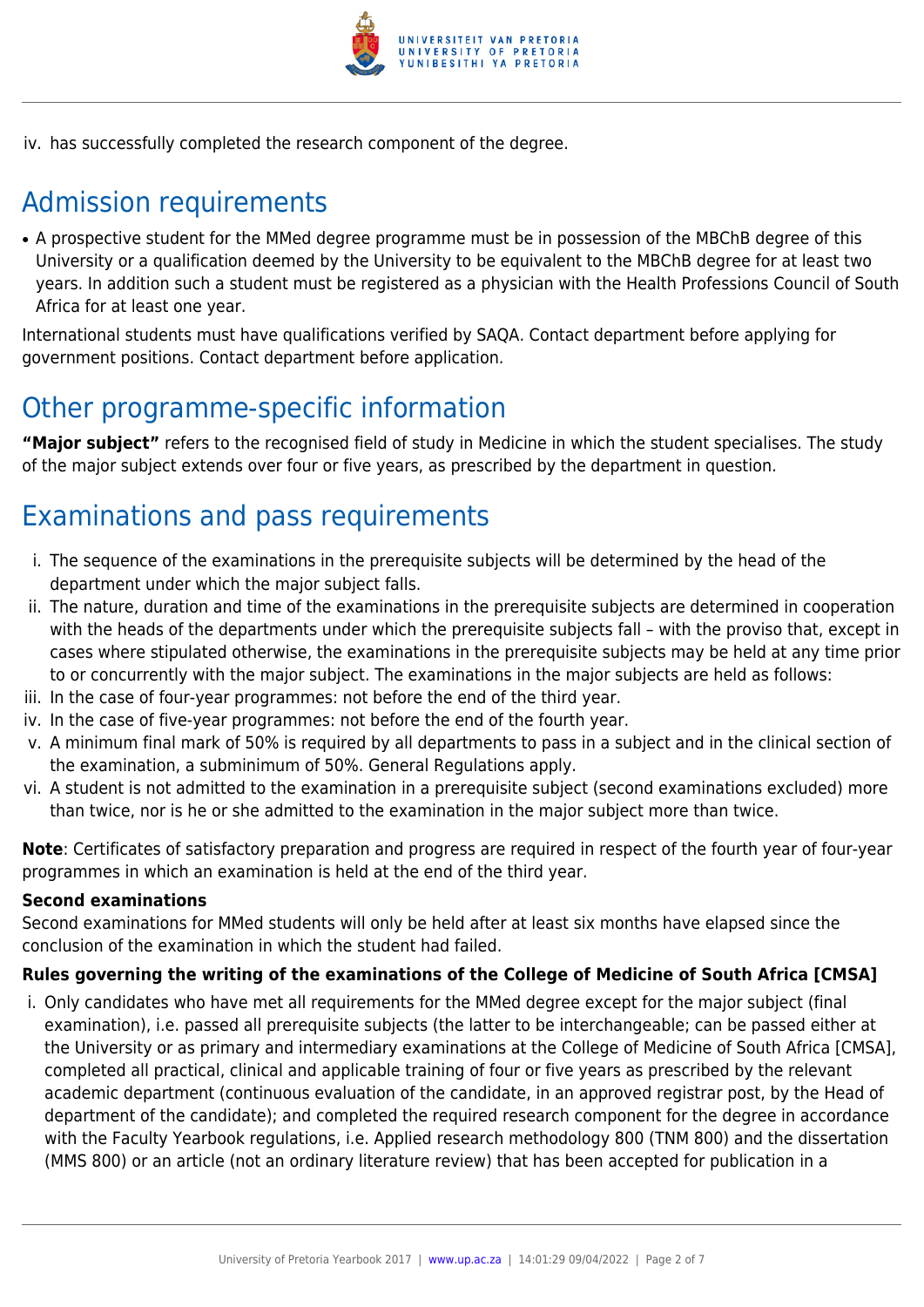

subsidised periodical, will be allowed to write the college examination (exit examination), after which they will obtain both the CMSA fellowship and the MMed as specialist qualifications.

ii. The rules have been effective as from 1 January 2011. As a transitional measure, cases will be considered on an individual basis where necessary.

# Exemption

#### **Exemption**

- i. The Faculty Board may grant partial exemption from the training and work mentioned under par. (b) and (c)(i) and (ii) above on the grounds of comparable training and experience completed in another post or at another recognised institution – with the proviso that exemption from a maximum period of 18 months may be granted with regard to four-year and five-year programmes.
- ii. Exemption from a maximum of three years may be granted by the Department of Medical Oncology for the MMed in Medical Oncology [MMed(MedOnc)] on the grounds of the MMed(Int) or MMed(Paed) degree of this University, or experience recognised by the University as equivalent.
- iii. Specific prerequisite subjects must be passed within 24 months after commencement of the programme.

### Pass with distinction

The degree is conferred at the end of the prescribed training period (i.e. three, four or five years, respectively). The degree is conferred with distinction on a student who has obtained a final mark of at least 75% in his or her major subject.

### General information

#### **Registrars**

Departments expect registrars to participate increasingly in the examining and treatment of patients in the hospital, both in-patients and out-patients, as well as performing and interpreting tests in the laboratory (where applicable); initially under supervision and later increasingly at their own responsibility. Lectures/symposia with closely related departments are organised, as well as discussions of literature, etc.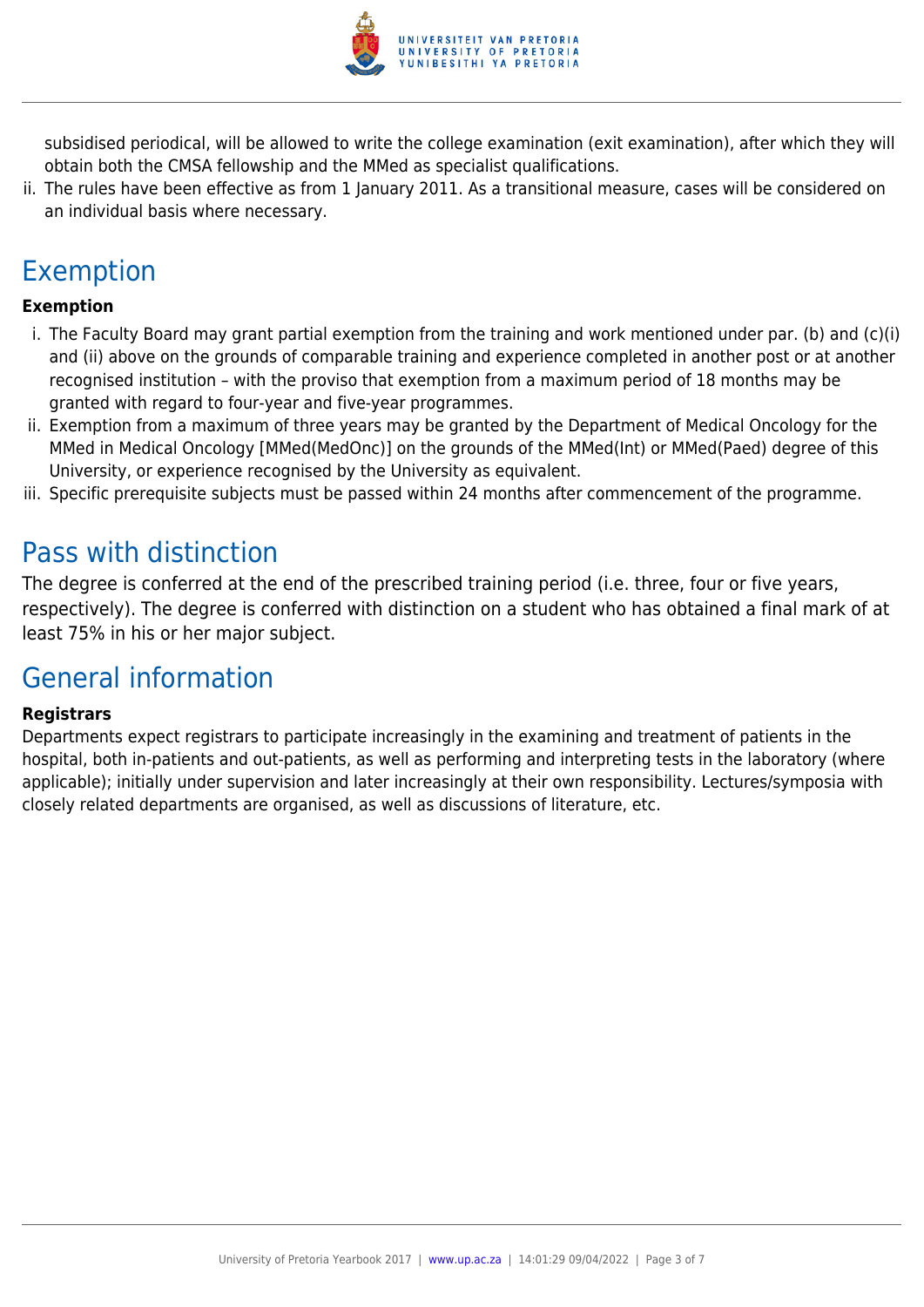

### Curriculum: Year 1

#### **Minimum credits: 624**

### **Core modules**

[Anatomy 800](https://www.up.ac.za/faculty-of-education/yearbooks/2017/modules/view/ANA 800) (ANA 800) - Credits: 36.00 [Anatomical pathology 874](https://www.up.ac.za/faculty-of-education/yearbooks/2017/modules/view/ANP 874) (ANP 874) - Credits: 36.00 [Pharmacology 803](https://www.up.ac.za/faculty-of-education/yearbooks/2017/modules/view/FAR 803) (FAR 803) - Credits: 36.00 [Physiology 801](https://www.up.ac.za/faculty-of-education/yearbooks/2017/modules/view/FSG 801) (FSG 801) - Credits: 36.00 [Forensic medicine 800](https://www.up.ac.za/faculty-of-education/yearbooks/2017/modules/view/GGK 800) (GGK 800) - Credits: 300.00 [Applied research methodology 802](https://www.up.ac.za/faculty-of-education/yearbooks/2017/modules/view/TNM 802) (TNM 802) - Credits: 0.00 [Dissertation 890](https://www.up.ac.za/faculty-of-education/yearbooks/2017/modules/view/MMS 890) (MMS 890) - Credits: 180.00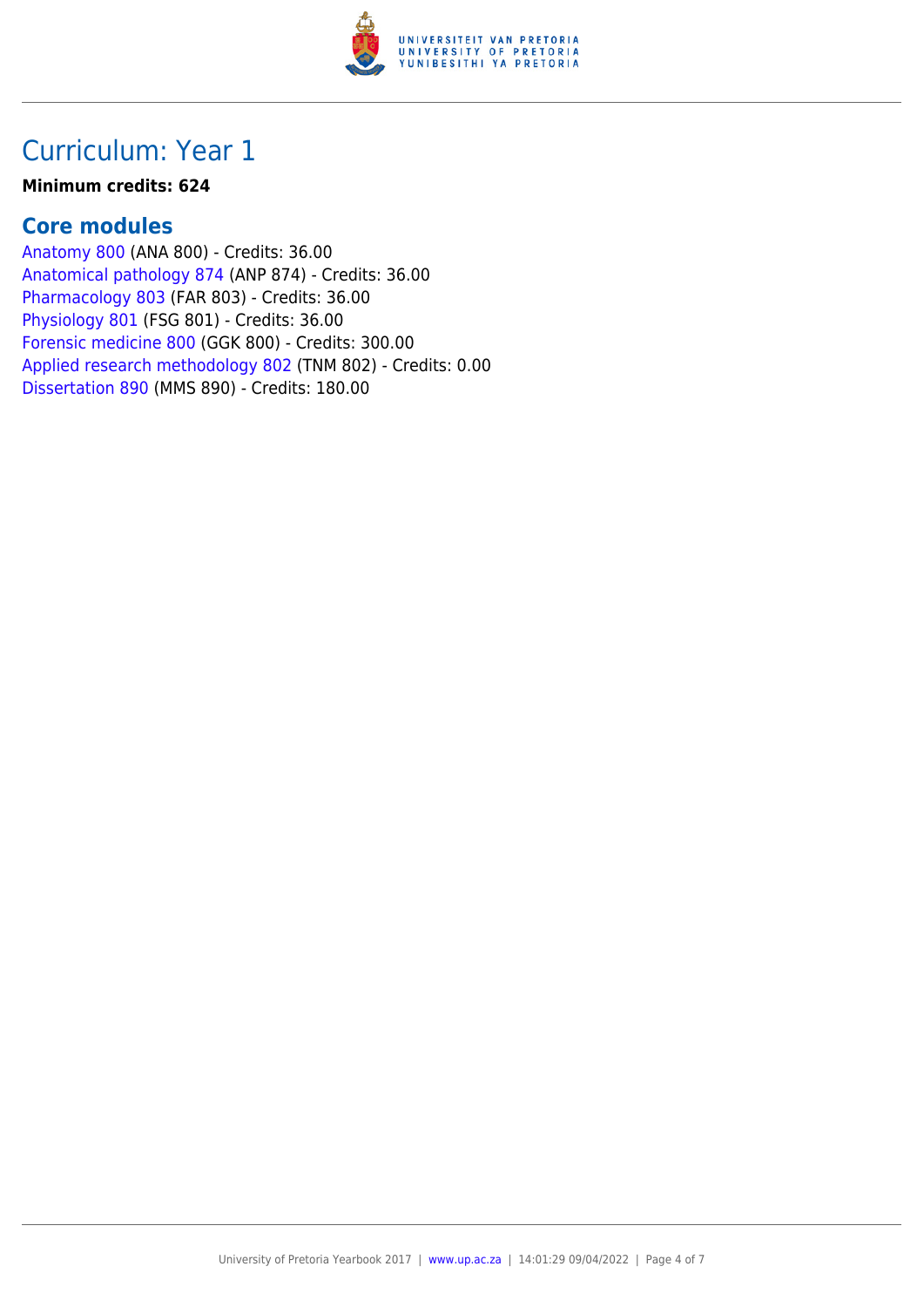

### Curriculum: Year 2

#### **Minimum credits: 624**

### **Core modules**

[Anatomy 800](https://www.up.ac.za/faculty-of-education/yearbooks/2017/modules/view/ANA 800) (ANA 800) - Credits: 36.00 [Anatomical pathology 874](https://www.up.ac.za/faculty-of-education/yearbooks/2017/modules/view/ANP 874) (ANP 874) - Credits: 36.00 [Pharmacology 803](https://www.up.ac.za/faculty-of-education/yearbooks/2017/modules/view/FAR 803) (FAR 803) - Credits: 36.00 [Physiology 801](https://www.up.ac.za/faculty-of-education/yearbooks/2017/modules/view/FSG 801) (FSG 801) - Credits: 36.00 [Forensic medicine 800](https://www.up.ac.za/faculty-of-education/yearbooks/2017/modules/view/GGK 800) (GGK 800) - Credits: 300.00 [Applied research methodology 802](https://www.up.ac.za/faculty-of-education/yearbooks/2017/modules/view/TNM 802) (TNM 802) - Credits: 0.00 [Dissertation 890](https://www.up.ac.za/faculty-of-education/yearbooks/2017/modules/view/MMS 890) (MMS 890) - Credits: 180.00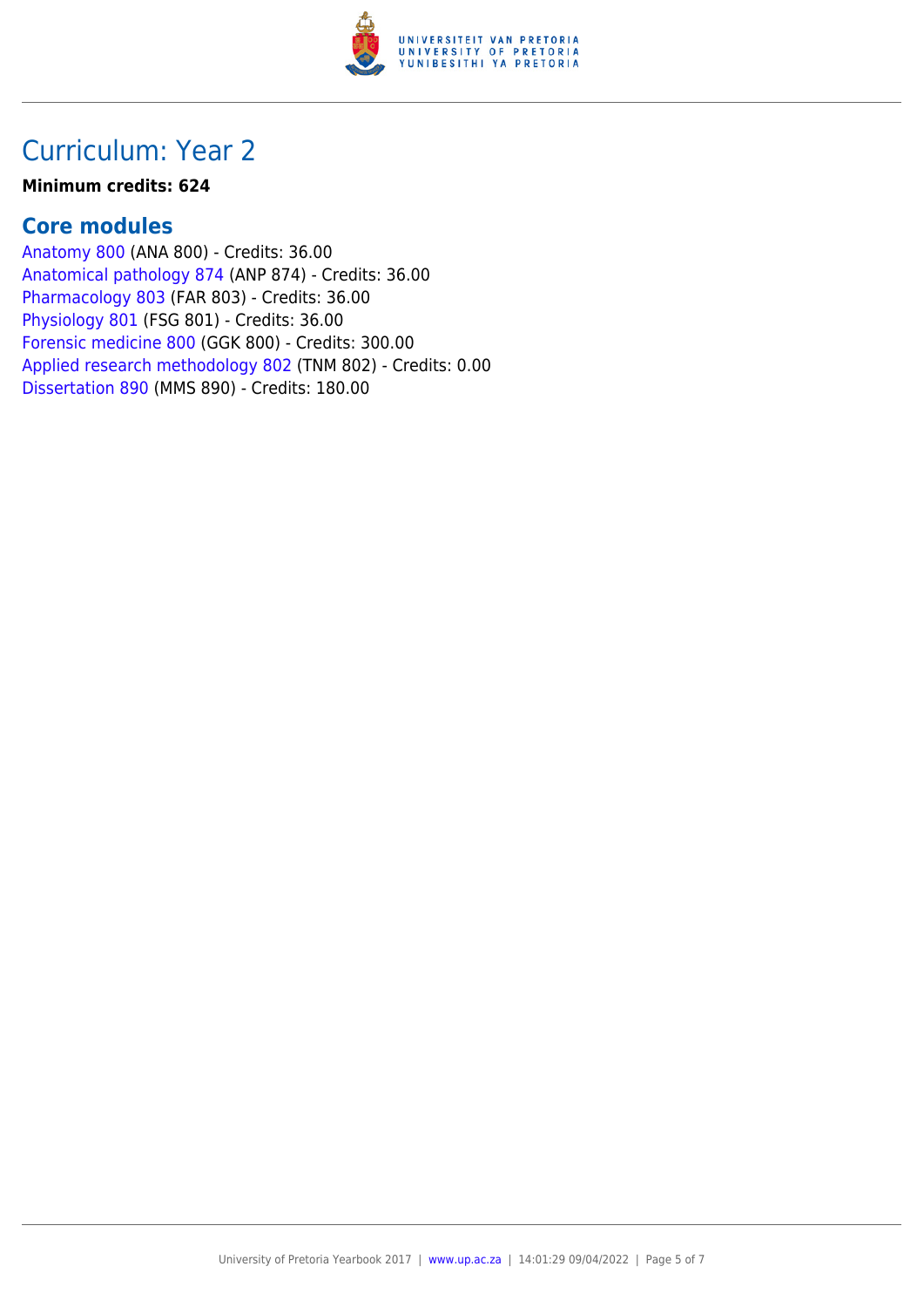

## Curriculum: Year 3

#### **Minimum credits: 480**

### **Core modules**

[Forensic medicine 800](https://www.up.ac.za/faculty-of-education/yearbooks/2017/modules/view/GGK 800) (GGK 800) - Credits: 300.00 [Applied research methodology 802](https://www.up.ac.za/faculty-of-education/yearbooks/2017/modules/view/TNM 802) (TNM 802) - Credits: 0.00 [Dissertation 890](https://www.up.ac.za/faculty-of-education/yearbooks/2017/modules/view/MMS 890) (MMS 890) - Credits: 180.00